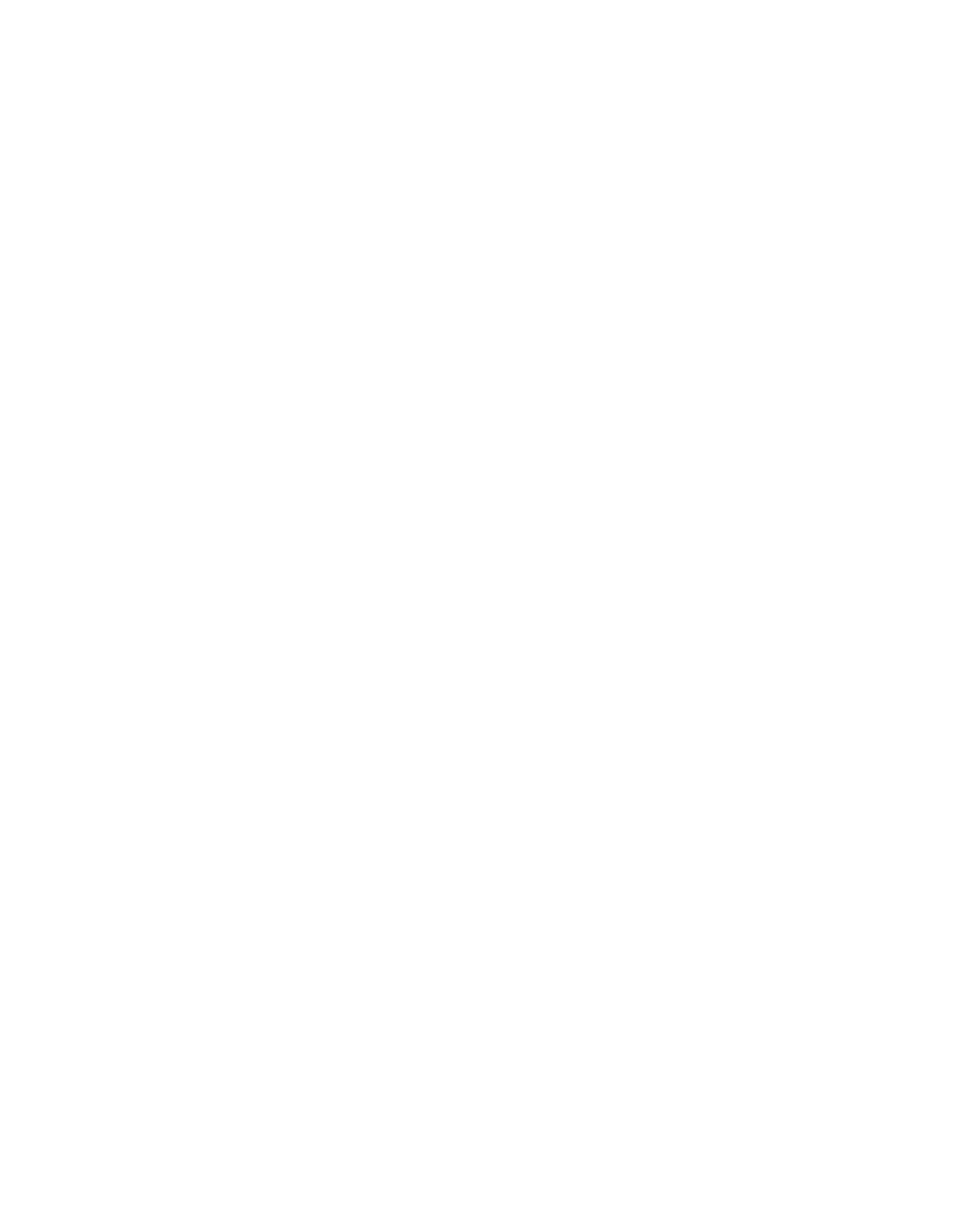### **HILL, Chief Justice.**

[¶1] By order entered on March 4, 2004, the district court held Appellant (GGV) to be in contempt of court because she had failed to pay attorney's fees and costs that this Court ordered her to pay to JLR, as well as for failure to pay guardian ad litem (GAL) fees that this Court and the district court had ordered her to pay. We will refer to the later two parties as Appellees. In order to coerce her obedience, the district court ordered that GGV be confined in jail for 180 days. However, that jail sentence was suspended provided that beginning on March 1, 2004, GGV pay at least \$100.00 a month toward attorney's fees (until the sum due had been paid in full), and \$50.00 a month toward the GAL fees (until that sum due had been paid in full). The payments due on each of the obligations allocated to GGV was to increase to \$200.00 (for attorney's fees and costs) and to \$100.00 (for GAL fees), if GGV's net monthly income exceeded \$750.00 a month. We will set out the details of that order below.

[¶2] GGV refuses to accept that order, as she has done with other orders of the instant court, as well as the orders of other courts, for more than a decade. *GGV v. JLR*, 2002 WY 19, ¶¶5-10, 39 P.3d 1066, ¶¶5-10 (Wyo. 2002). Her challenge to the district court's order has virtually no basis in the applicable law or the operative facts of this case. Rather it is addressed in its entirety to her perversely obstinate view that the law should make exceptions for her. We will affirm the district court's order and will grant the Appellees' motions that costs and penalties on affirmance be awarded in their favor under W.R.A.P. 10.05.

### **ISSUES**

[¶3] GGV states the issues as:

I. Did the lower court unjustly resurrect debtor prisons by using criminal punishment to collect a purely civil debt?

II. Was [GGV] denied her constitutional right to counsel under the United States Constitution?

III. Did the lower court abuse its discretion during previous proceedings?

Appellees provide this statement of the issues:

A. Whether it was an abuse of discretion for the trial court to impose a sentence of incarceration to enforce its orders and the orders of the Supreme Court in a civil contempt proceeding.

B. Whether it was an abuse of discretion for the trial court to deny [GGV's] request for appointment of counsel in a civil contempt proceeding under the facts of this case.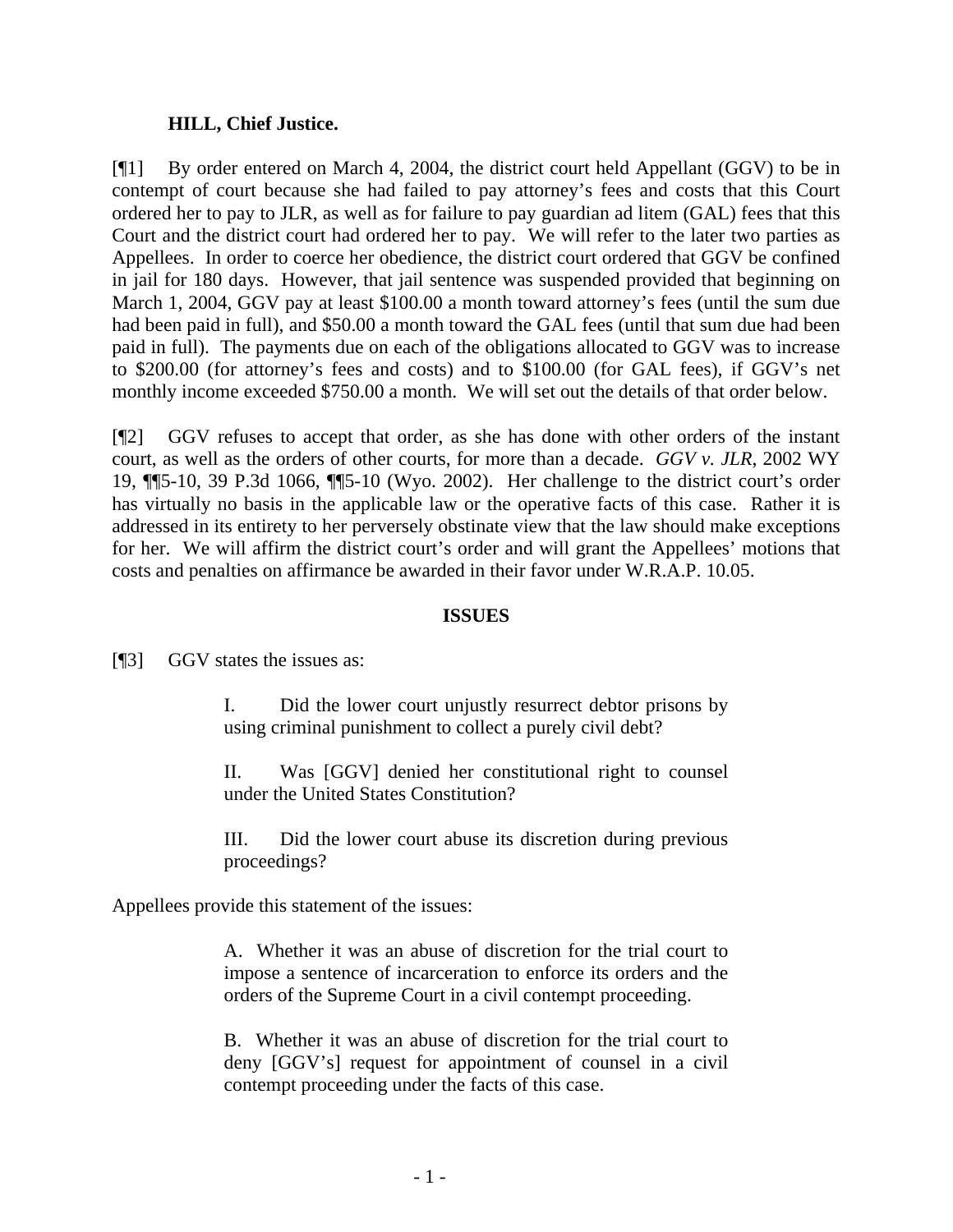C. Whether this Court has jurisdiction to consider [GGV's] challenge to proceedings predating or subsequent to the March 4, 2004 order on joint motions for order to show cause.

D. Whether [Appellees] are entitled to attorney's fees and costs against [GGV] pursuant to W.R.A.P. 10.05.

# **FACTS AND PROCEEDINGS**

[¶4] The background for this case is found in our previous resolution of other issues that arose in this case. *GGV*, ¶¶5-10. For convenience, we will refer to that case as *GGV I*. In addition, as an adjunct to that appeal, by orders entered on March 12, 2002, we awarded JLR attorney's fees and costs in the amount of \$5,403.16, as well as attorney's fees and costs to the GAL in the amount of \$1,508.00. These attorney's fees and costs were awarded in accordance with W.R.A.P. 10.05 (no reasonable cause for the appeal). Before *GGV I* was decided, the district court found GGV to be in contempt of the district court on March 2, 2001, for failure to make court-ordered payments to the GAL. No appeal was taken from that order. It is not necessary that we set out the exact amounts now due Appellees from GGV because GGV does not challenge the accuracy of the amounts included in the district court's orders.

[¶5] By order entered on January 31, 2003, GGV was held to be in contempt of court for failure to pay attorney's fees and costs to JLR, as well as GAL fees. At that time, she was sentenced to serve a term of 180 days in jail unless she began making payments on the attorney's fees (\$200.00 per month) and on the GAL fees (\$100.00 per month) beginning on January 31, 2003, and continuing to make such payments until both accounts were paid in full. GGV also was ordered to remit any tax refunds she received from the Internal Revenue Service to the district court, those sums to be applied to the attorney's fees and GAL fees. GGV did not appeal that order. Because GGV disobeyed the district court's January 31, 2003 order, a bench warrant was issued on February 12, 2003, for her arrest. By February 21, 2003, GGV had made payments that brought her current through that date, and the district court quashed the arrest warrant.

[¶6] In response to a renewed motion to issue a bench warrant filed by Appellees on March 4, 2003, once again documenting GGV's failure to obey the district court's January 31, 2003 order, GGV filed a motion asking the district court to reduce the sums she owed to a judgment. After notice and a hearing, the district court entered an order on July 15, 2003, again finding GGV to be in contempt of the district court for much the same reasons as it had done earlier in the year and concluding that her violation of the court's order was "willful and intentional." That order also remanded GGV to the custody of the Albany County Sheriff and directed that she be held in custody until she had paid arrearages in the amount of \$1,420.00. The district court also denied GGV's motion to reduce the Appellees' awards of attorney's fees and costs to a judgment upon which execution could issue. On July 21, 2003, GGV complied with the district court's order by paying the \$1,420.00 in arrearages, and she was released from jail. GGV did not appeal from that order. On August 18, 2003,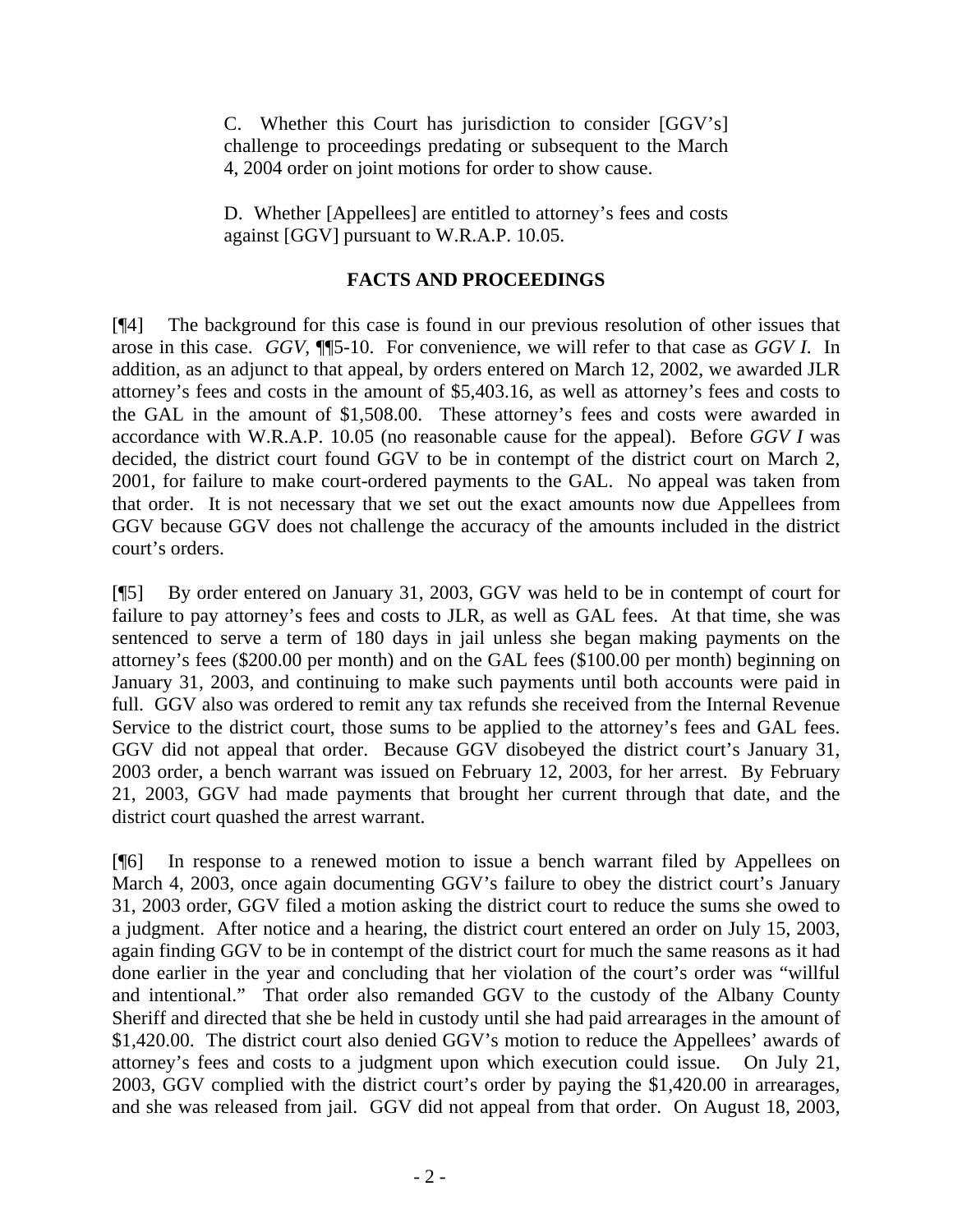GGV again asked the district court to reduce the awards of attorney's fees and costs to a judgment. That motion was set for hearing, but GGV withdrew it on September 26, 2003. GGV's attorney, who had represented her throughout the above-described proceedings, was permitted to withdraw as counsel for GGV on October 2, 2003.

[¶7] On December 17, 2003, Appellees once again sought an order for a bench warrant, alleging that GGV continued to refuse to comply with the district court's orders. On December 31, 2003, GGV (now appearing *pro se*) responded to that pleading by contending: The district court must reduce the Appellees' claims to a judgment; that the district court was acting as a "collection agency" for the Appellees; that she could not be imprisoned for debt; and that she had, in good faith, tried to settle with the Appellees (\$1,000.00 to counsel for JLR, and \$500.00 to GAL). On January 22, 2004, the district court issued another order to show cause why GGV should not be held in contempt for her failure to obey the district court's earlier orders. That matter was set for hearing on February 10, 2004.

[¶8] At the opening of the hearing, GGV asked the district court to appoint an attorney to represent her and to grant her a continuance. The district court declined to appoint counsel on the basis that the hearing was a civil proceeding. GGV did not specifically allege that she was indigent, or marshal facts to support a claim of indigence, though she did indicate she was not employed at that time. The district court also refused to grant a continuance principally because the motion was not timely filed. In her papers, GGV stated that she had attempted to obtain legal counsel, but had been unsuccessful in that effort. She conceded she had made no payments to Appellees since July of 2003. Continuing, GGV related that she had moved to Denver after her incarceration in July, but had been unable to find a job. She also apologized to the district court for her conduct and acknowledged, "It was very wrong what I did." GGV essentially conceded that she was at fault, that she could and should have been paying on the amounts due, and that if she had done so, the proceedings that day would have been unnecessary. She further testified that she lived with her parents in Centennial, Colorado, and did not have to pay for room and board. She also related that she had done some temporary work and odd jobs and earned from \$100.00 to \$500.00 a month. She asserted that she had applied for many jobs, but did not retain copies of any of the applications she submitted to employers or otherwise provide documentation of her job search. GGV admitted that she owned no property other than her car. She claimed that she had tried to sell her car for \$2,000.00, but that was not accomplished. She also testified that she owed \$3,000.00 to a bank on that car. GGV's testimony revealed that she was 43 years old, had earned a college degree in 2002, and thereafter had continued attending classes at the University of Wyoming seeking a second degree in education.

[¶9] Throughout much of her testimony, GGV claimed that she had not understood the tenor or purport of the district court's various orders. GGV also had difficulty remembering how she spent her time during the periods when she did not make payments on the attorney's fees and costs she was ordered to pay. However, at the close of the hearing, GGV did express her complete understanding of what the district court had previously ordered her to do and what he was about to order her to do in the future.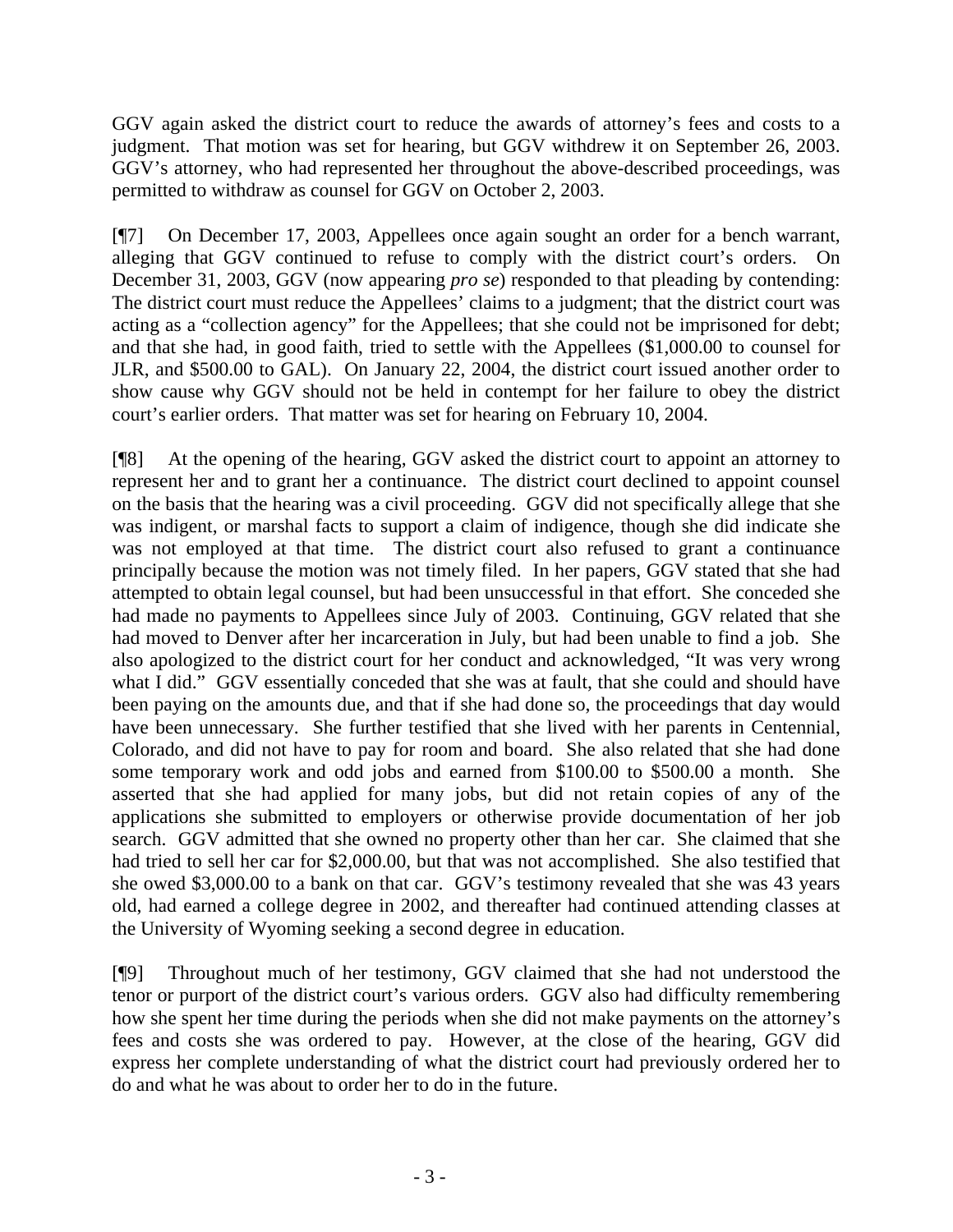#### [¶10] The order from which this appeal is taken provided in pertinent part:

1. On March 19, 2001, this Court entered an Order Holding Respondent in Contempt of Court on the Guardian ad litem's Motion for Order to Show Cause because of Respondent's willful failure to pay Guardian ad litem fees incurred by the Guardian ad litem in the underlying action, which fees include the amounts still owing to the Guardian ad litem by the Respondent.

2. On January 31, 2003, this Court entered an Order holding Respondent, [GGV], in contempt of court for her failure to pay fees and costs awarded to the Petitioner by the Wyoming Supreme Court in the amount of \$5,403.60 [sic] on March 12, 2002, and sentenced Respondent to a term of incarceration in the Albany County Detention Center of 180 days, which was suspended on the condition that she make regular monthly payments to the undersigned attorney in the amount of \$200.00 on the last day of each month, beginning on January 31, 2003, and that she turn over to the Court for payment to the undersigned attorney and the Guardian ad litem any income tax refund she may receive, until said amounts are paid in full.

3. Respondent continued to refuse to pay the fees and costs awarded the Petitioner and the Guardian ad litem by the Wyoming Supreme Court and to pay the Guardian ad litem fees pursuant to the schedule ordered by this Court on January 31, 2003, and refused and otherwise failed to turn over her 2002 federal income tax refund following entry of the Order on Joint Motion for Order to Show Cause on January 31, 2003.

4. On July 11, 2003, hearing was held on a Joint Motion for Order to Show Cause filed by Petitioner and the Guardian ad litem. Following hearing, this Court revoked the suspension of Respondent's 180 day sentence and ordered her incarceration, conditioned on her payment of her arrears to that date.

5. On July 15, 2003, following [the] hearing, this Court entered an order revoking the suspension of Respondent's sentence for contempt of court pending her payment of \$1,402.00 and further ordering Respondent to remain current in her monthly payments beginning July 31, 2003.

6. On July 21, 2003, Respondent paid the required \$1,420.00 then owing, and was released from the Albany County Detention Center.

7. Since July 21, 2003, Respondent has made no payments towards the attorneys' fees and sanctions awarded to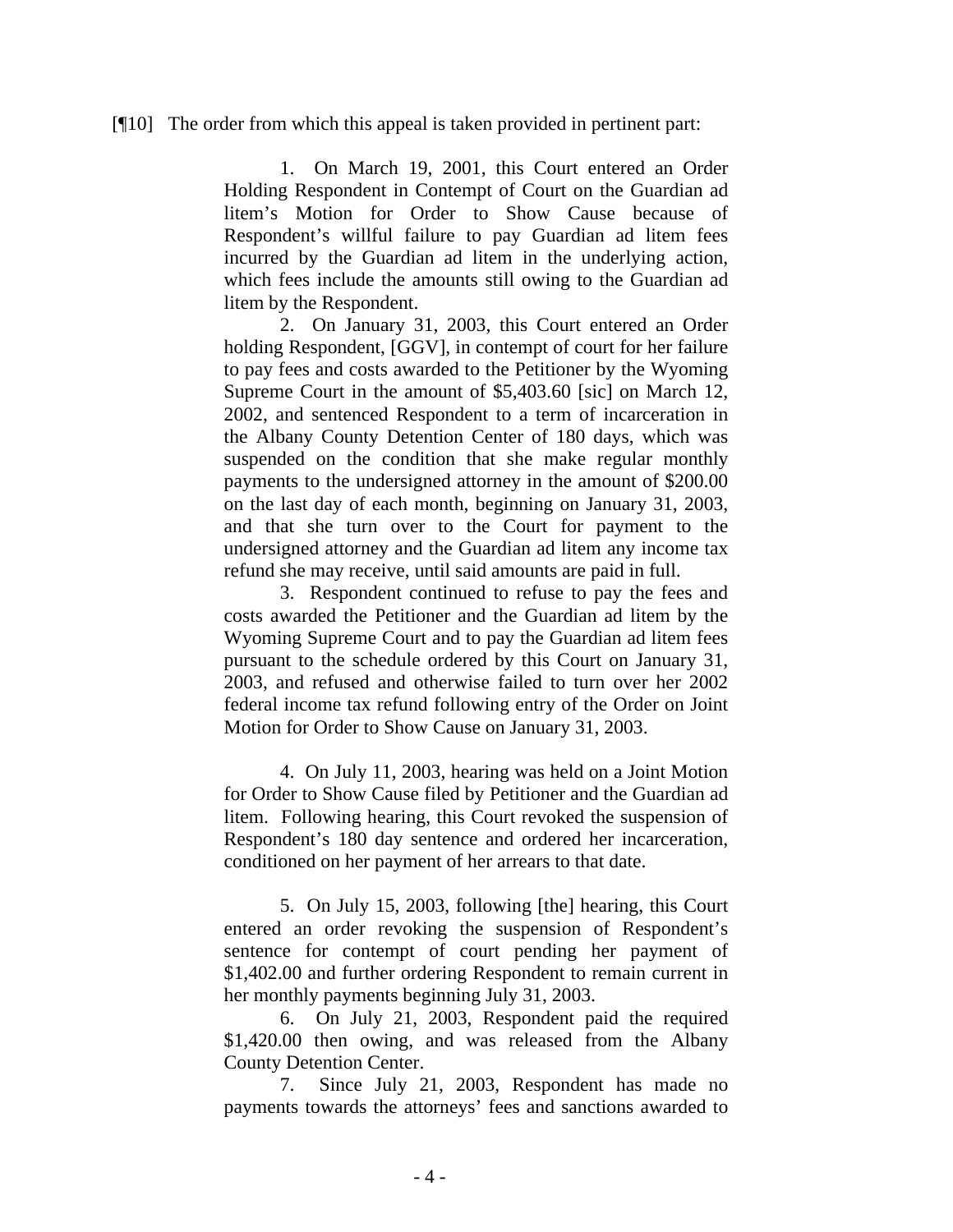the Petitioner and the Guardian ad litem in this matter, nor has she made any payment towards the Guardian ad litem's fees and costs in the underlying action.

8. As of February 10, 2004, Respondent has a remaining balance of \$4,271.84 on the attorney's fees and costs awarded to the Petitioner by the Wyoming Supreme Court and \$2,308.76 on the attorney's fees and costs awarded to the Guardian ad litem by the Wyoming Supreme Court and her attorneys' fees and costs for the underlying action.

9. Respondent has a baccalaureate degree, and is employed or is capable of employment, and has the ability to pay the amounts ordered by the Wyoming Supreme Court and this Court.

10. The orders of the Wyoming Supreme Court and this Court are lawful orders of those courts.

11. Respondent's refusal to make the scheduled payments on the attorneys' fees and costs awarded by the Wyoming Supreme Court [to the Petitioner] and to the Guardian ad litem is intentional, willful and deliberate and without just cause or excuse.

12. Respondent is in contempt of this Court and the Wyoming Supreme Court.

NOW THEREFORE, IT IS HEREBY ORDERED as follows:

1. That Respondent be, and she hereby is, held in contempt of court for failure to pay the attorney's fees and costs awarded to the Petitioner in the amount of \$4,271.84.

2. That Respondent be, and she hereby is, held in contempt of court for failure to pay Guardian ad litem fees incurred in the above entitled action and the fees and costs awarded to the Guardian ad litem by the Wyoming Supreme Court, in the total amount of \$2,308.76.

3. That Respondent be, and she hereby is, sentenced to a term of incarceration in the Albany County Detention Center of one hundred and eighty (180) days, said term of incarceration to be suspended on the terms and conditions set forth below.

4. That the Respondent be, and hereby is, ordered to pay to the Petitioner a sum of no less than \$100.00 per month, on or before the  $1<sup>st</sup>$  day of March, 2004, and that she continue to pay the sum of at least \$100.00 per month on or before the first day of every month thereafter, until the award of attorney's fees to the Petitioner in the amount of \$4,271.84 is paid in full.

5. That the respondent be, and she hereby is, ordered to pay to the Guardian ad litem the sum of no less than \$50.00 per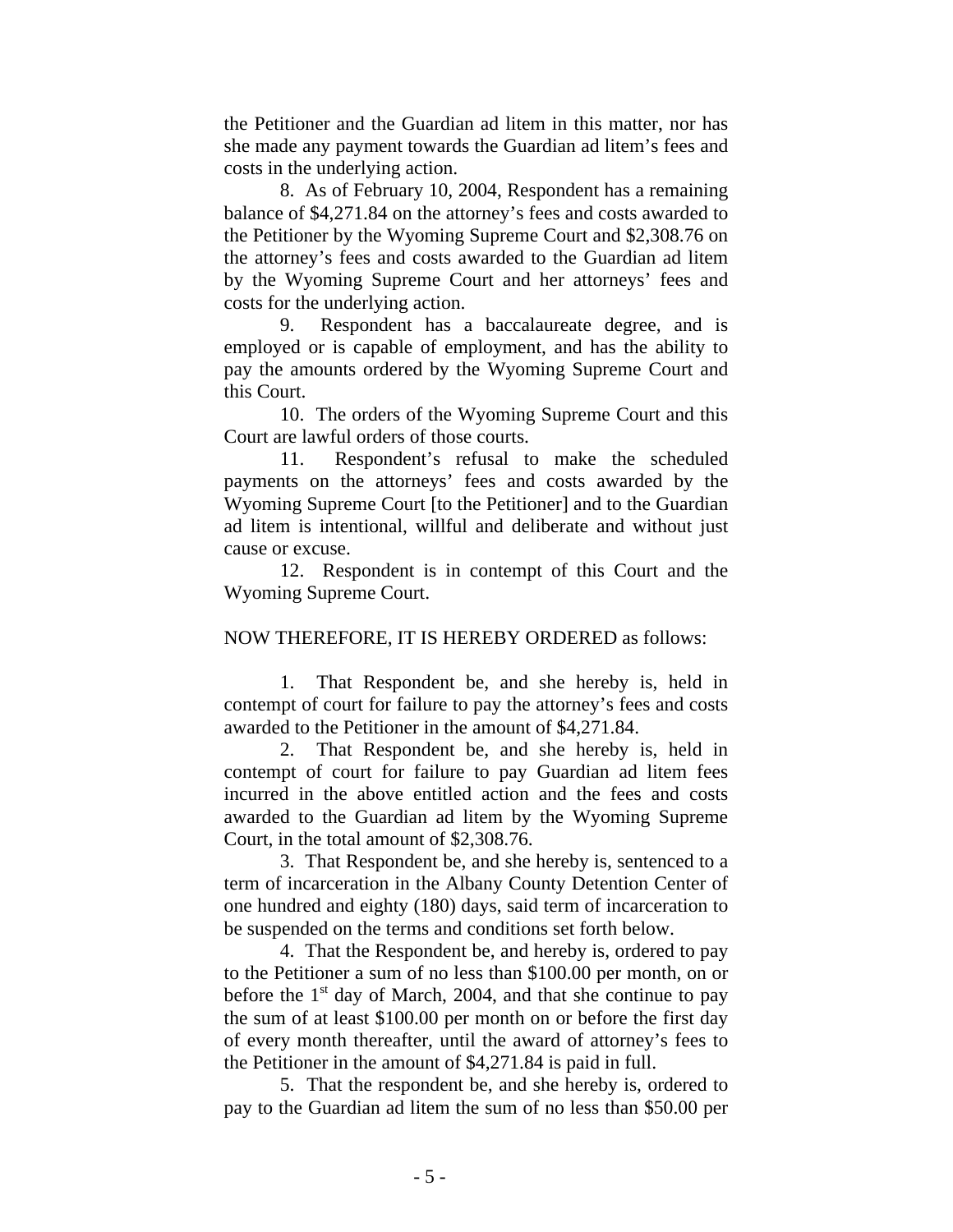month, to be paid on or before the  $1<sup>st</sup>$  day of March, 2004, and that she continue to pay the sum of at least \$50.00 per month on or before the first day of every month thereafter, until the Guardian ad litem fees in the amount of \$2,308.76 is paid in full.

6. That at such time as the Respondent is earning a net monthly income of \$750.00, her monthly payment to the Petitioner's attorneys' fees and costs shall increase to \$200.00 per month, and her monthly payment towards the Guardian ad litem's fees and costs shall increase to \$100.00.

7. That the Respondent shall file her income tax returns each year and her W-2 statements each month with the Clerk of the District Court, Second Judicial District, in and for Albany County, Wyoming.

8. All payments shall be made through the Office of the Clerk of the District Court, Second Judicial District, in and for Albany County, Wyoming.

9. All terms and conditions of the Orders of this Court on the Joint Motion of the Petitioner and the Guardian ad litem entered on March 19, 2001, January 31, 2003 and July 15, 2003 not modified herein shall remain in full force and effect.

10. That the respondent be, and she hereby is, placed on notice that her failure to pay the sums due the Petitioner and the Guardian ad litem in any month or to turn over her income tax refunds on their receipt will result in the immediate implementation of the 180 day sentence of incarceration, and she shall not be released from incarceration until any balance of the fees and costs due and owing to the Petitioner and the Guardian ad litem at such time are paid in full.

## **DISCUSSION**

## **Debtor's Prison and Right to Appointed Counsel**

[¶11] GGV asserts that the district court's action resurrected debtor's prison in order for the Appellees to collect what she characterizes as a purely civil debt. Although her arguments are amorphous and supported only by the most scant authority, we will address them in a general way. It may well have been within the district court's discretion to reduce the sums owed Appellees to a judgment upon which they could have levied execution. However, the district court did not abuse its discretion in not doing so here because it was evident from the very lengthy record in this case that GGV was not a viable candidate for execution because she did not work regularly, studiously avoided full-time employment, and had no assets upon which execution could be levied. A district court may properly use its power of contempt to enforce payments such as those at issue here, and that is particularly so in domestic relations matters. *See* 17 Am.Jur.2d *Contempt* §§ 124 and 125 (2004). Moreover, GGV forthrightly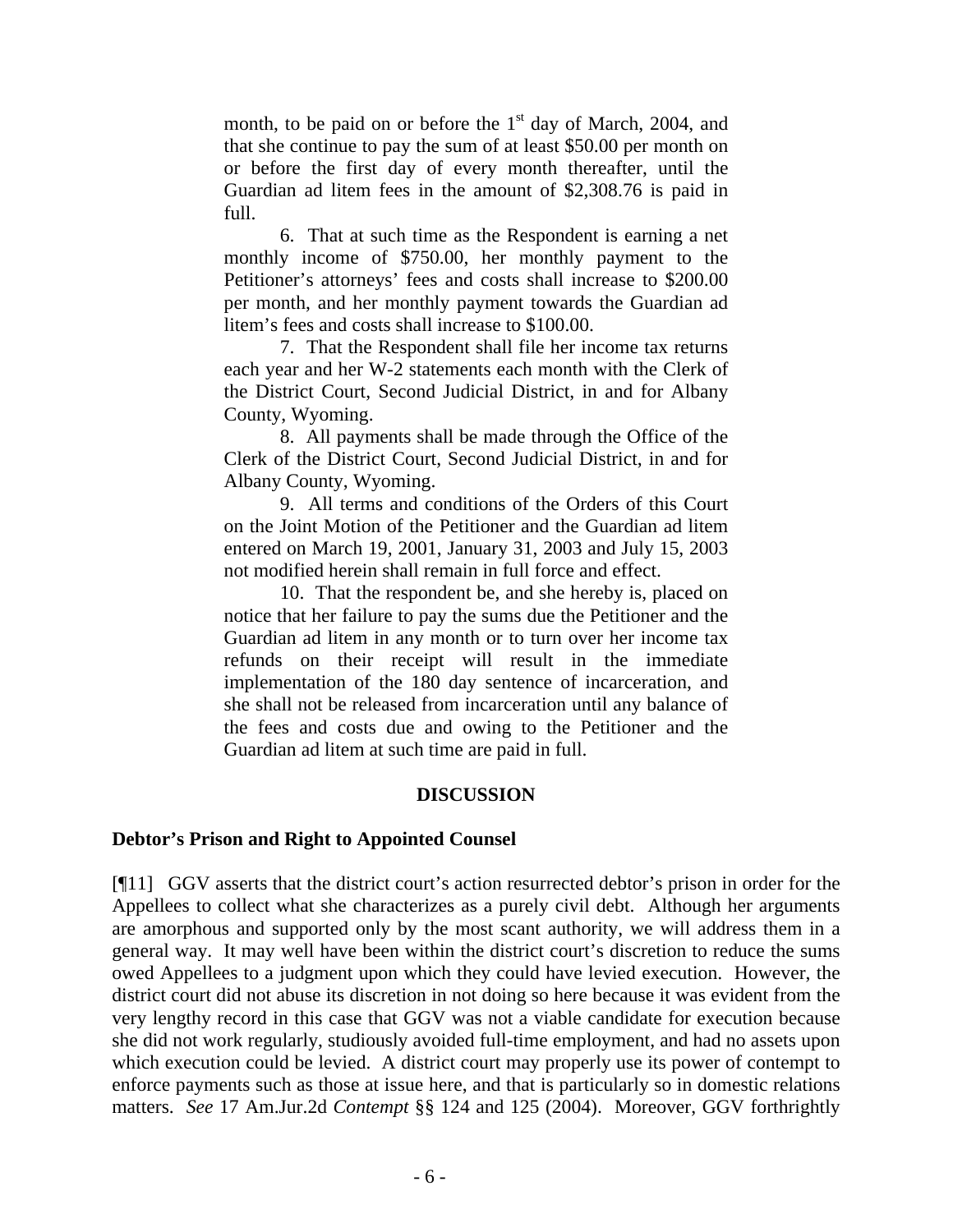admitted that she had acted wrongly and deliberately in refusing to bend her will to the orders of the district court. It was apparent to the district court from the outset that the only effective tool available to it was its inherent power of contempt. *See Townes v. State*, 502 P.2d 991, 993 (Wyo. 1972) ("A court's power to punish for contempt is a necessary and integral part of the independence of the judiciary."); *also see In re Mayne's Estate*, 345 P.2d 790, 795-96 (Wyo. 1959) ("The petitioner, therefore, carries the keys of his prison in his own pocket."); and *see generally Connors v. Connors*, 769 P.2d 336, 343-48 (Wyo. 1989).

[¶12] GGV contends that this was a criminal proceeding and she was, thus, entitled to additional procedural safeguards not afforded her by the district court. We have held: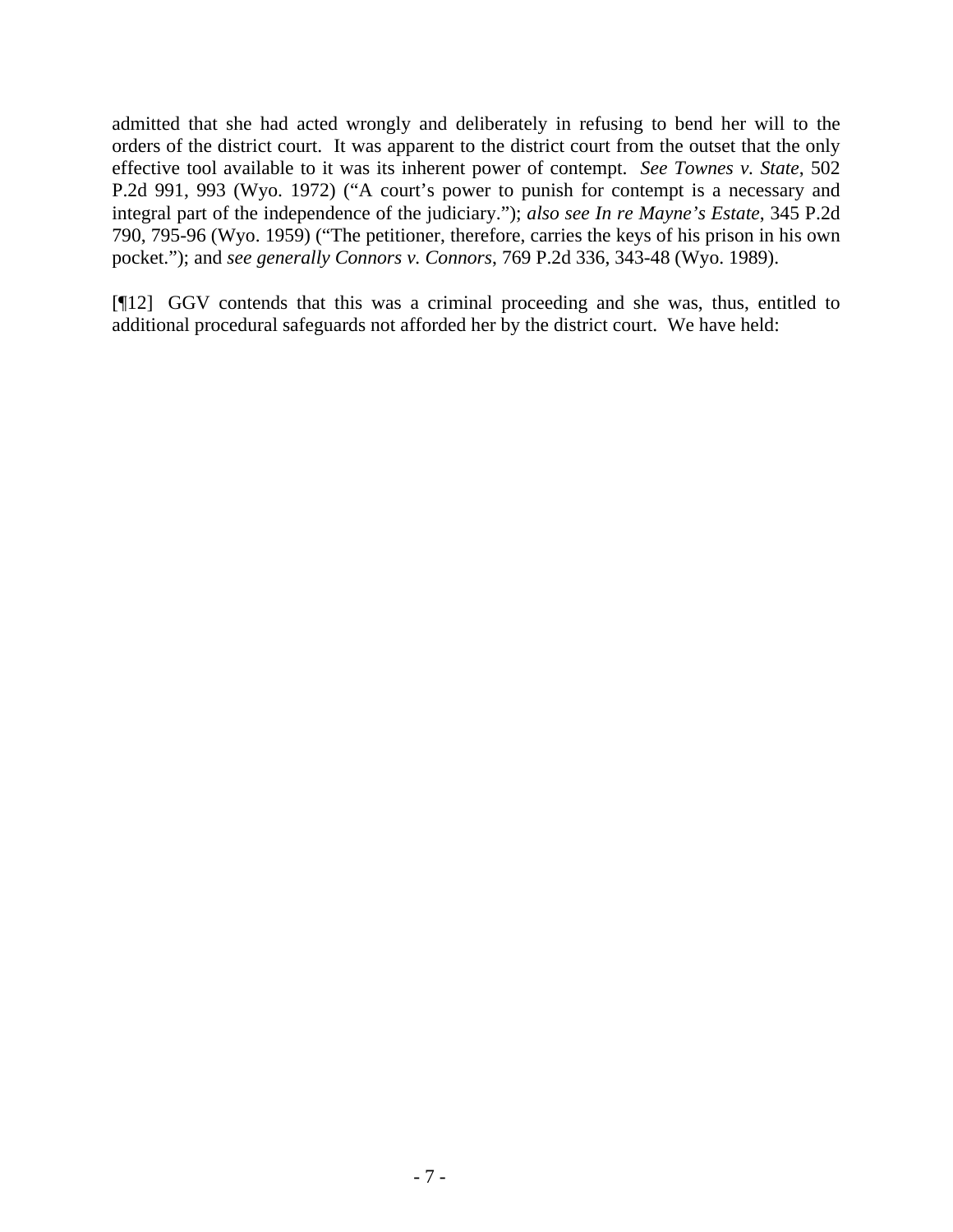We distinguish between criminal contempt and civil contempt by determining the purpose of the contempt order. *Anderson v. Anderson*, 667 P.2d 660, 662 (Wyo.1983); *Horn v. District Court, Ninth Judicial District*, 647 P.2d 1368, 1372-73 (Wyo.1982). The purpose of a civil contempt is to coerce a party into complying with a prior court order, while the purpose of a criminal contempt is to punish a party who failed to comply with a prior order. *GN v. State* (*In re C.N.*), 816 P.2d 1282, 1285 (Wyo.1991); *Horn*, 647 P.2d at 1373. In other words: "If the penalty is intended to operate in a prospective manner so as to bring about compliance with an order of the court, then it relates to civil contempt. If, however, the penalty is unconditional and imposed to vindicate a prior transgression against the court, then criminal contempt is involved." *Anderson*, 667 P.2d at 662 (citing *Shillitani v. United States*, 384 U.S. 364, 370, 86 S.Ct. 1531, 16 L.Ed.2d 622 (1966)).

*Munoz v. Munoz*, 2002 WY 4, ¶10, 39 P.3d 390, ¶10 (Wyo. 2002); *also see Horn v. Welch*, 2002 WY 138, ¶12, 54 P.3d 754, ¶12, (Wyo. 2002); and *see generally* 1 Dan B. Dobbs, *Dobbs Law of Remedies*, §§ 2.8(1)-2.8(3) (2nd ed. 1993).

[¶13] We are quite comfortable here in concluding that the proceedings were in the nature of civil contempt. As can be gleaned from our recitation of the facts, GGV's due process rights were honored in all of the proceedings below, including ample notice, an opportunity to be heard, and a reasonable opportunity to employ counsel to represent her if she so desired.<sup>[1](#page-9-0)</sup> Although some courts have held that an indigent contemnor may be entitled to appointed counsel even in civil contempt proceedings (where incarceration is a real possibility), we need not discuss that issue in detail because GGV did not offer any meaningful evidence to the district court that she was indigent. *See generally* Marjorie A. Caner, Annotation, *Right to Appointment of Counsel in Contempt Proceedings*, 32 A.L.R.5th 31 (1995 and Supp. 2004).

[¶14] Under the circumstances of this case, the constitutional protection prohibiting imprisonment for debt<sup>[2](#page-9-1)</sup> is not implicated. The order at issue here is not an order to pay a "debt" but an order to pay money arising from a status obligation. 1 Dan B. Dobbs, *Dobbs Law of Remedies,* § 2.8(2), at 193 (*Imprisonment for Debt*). For a discussion of the potential

<span id="page-9-0"></span><sup>1</sup> For a discussion of a civil contemnor's right to employ counsel, *see* Jack W. Shaw, Annotation, *Right to Counsel in Contempt Proceedings*, 52 A.L.R.3d 1002 (1973 and Supp.2004).

<span id="page-9-1"></span><sup>&</sup>lt;sup>2</sup> Wyo. Const. art. 1, § 5 provides: "No person shall be imprisoned for debt, except in cases of fraud." GGV recites a provision of the United States Constitution identical to that in the Wyoming Constitution. There is no parallel provision in the United States Constitution. However, there is a federal statute that provides that no federal court may imprison a person for debt in any state wherein imprisonment for debt has been abolished. 16B Am.Jur.2d *Constitutional Law* § 627 (1998).